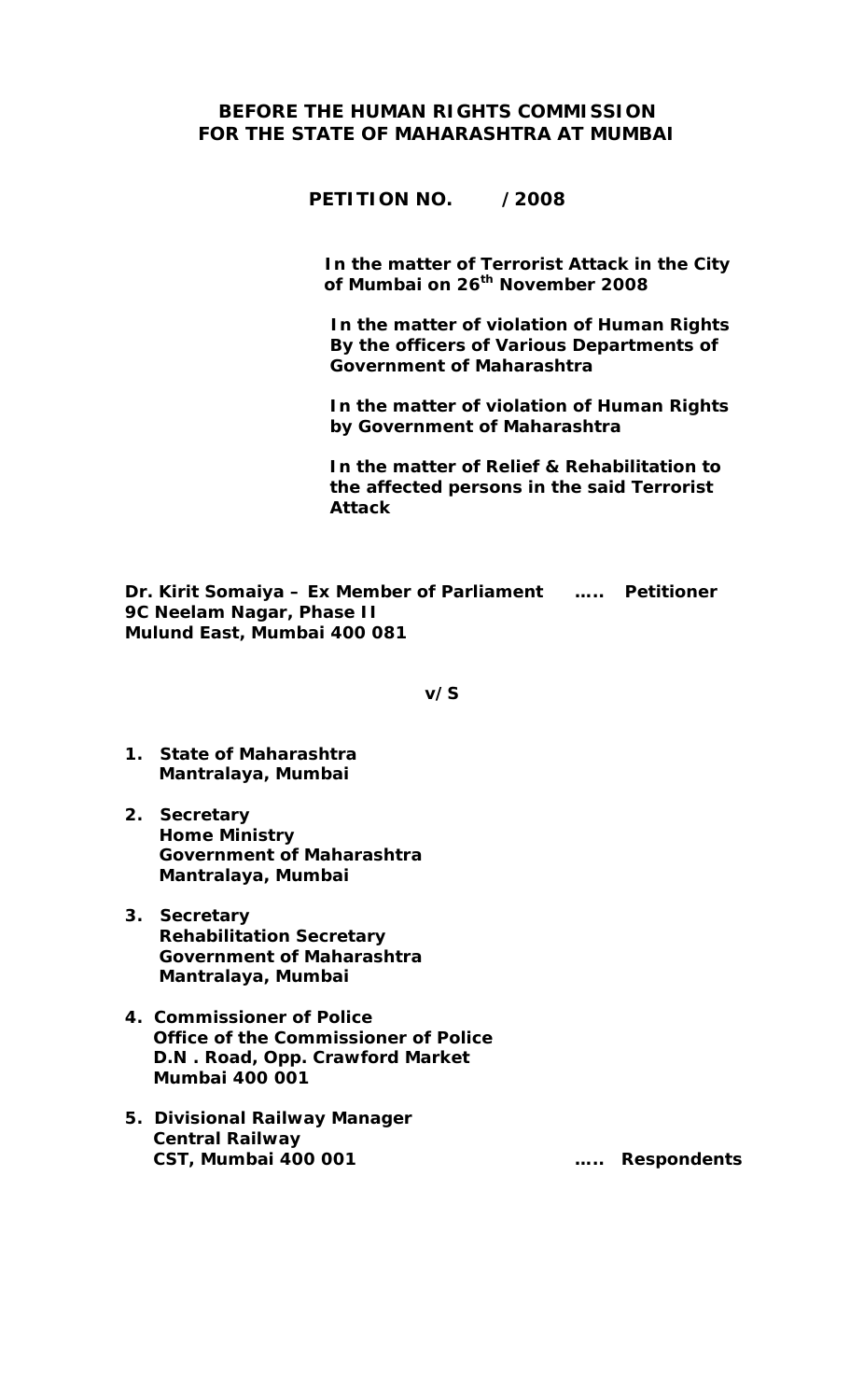#### **To The Hon'ble Chair Person & Other Pious Members of the Human Rights Commission**

#### **Humble Petition of the Petitioner Above-named**

#### **MOST RESPECTFULLY SHOWETH :**

1. The Petitioner is the citizen of India. He is ex Member of Parliament and ex Member of the Maharashtra Legislative Assembly. The Petitioner is a Chartered Accountant by profession and is involved with various social organizations and also with various organizations fighting for the interest of the common persons. The Petitioner has taken up various issues before the Bombay High Court in the form of Public Interest Petitions.

2. The Petitioner also successfully took up the case of the deceased and the injured in the bomb blasts that occurred at 7 places in Mumbai on 11<sup>th</sup> July 2006 and had filed a Petition before this Hon'ble Commission. The Hon'ble Commission was pleased to grant all the just demands of the Petitioner in favour of the affected persons including the provision to provide the relief of medical reimbursement and job to the affected persons and the kind of the deceased persons.

3. Respondent No.1 is the State of Maharashtra. Respondent No.2 is the Secretary of the Home Ministry of the State of Maharashtra. Respondent No.3 is the Secretary of the Rehabilitation Ministry of State of Maharashtra. Respondents Nos. 2 and 3 are responsible for implementing the Rehabilitation decisions taken by Respondent No.1.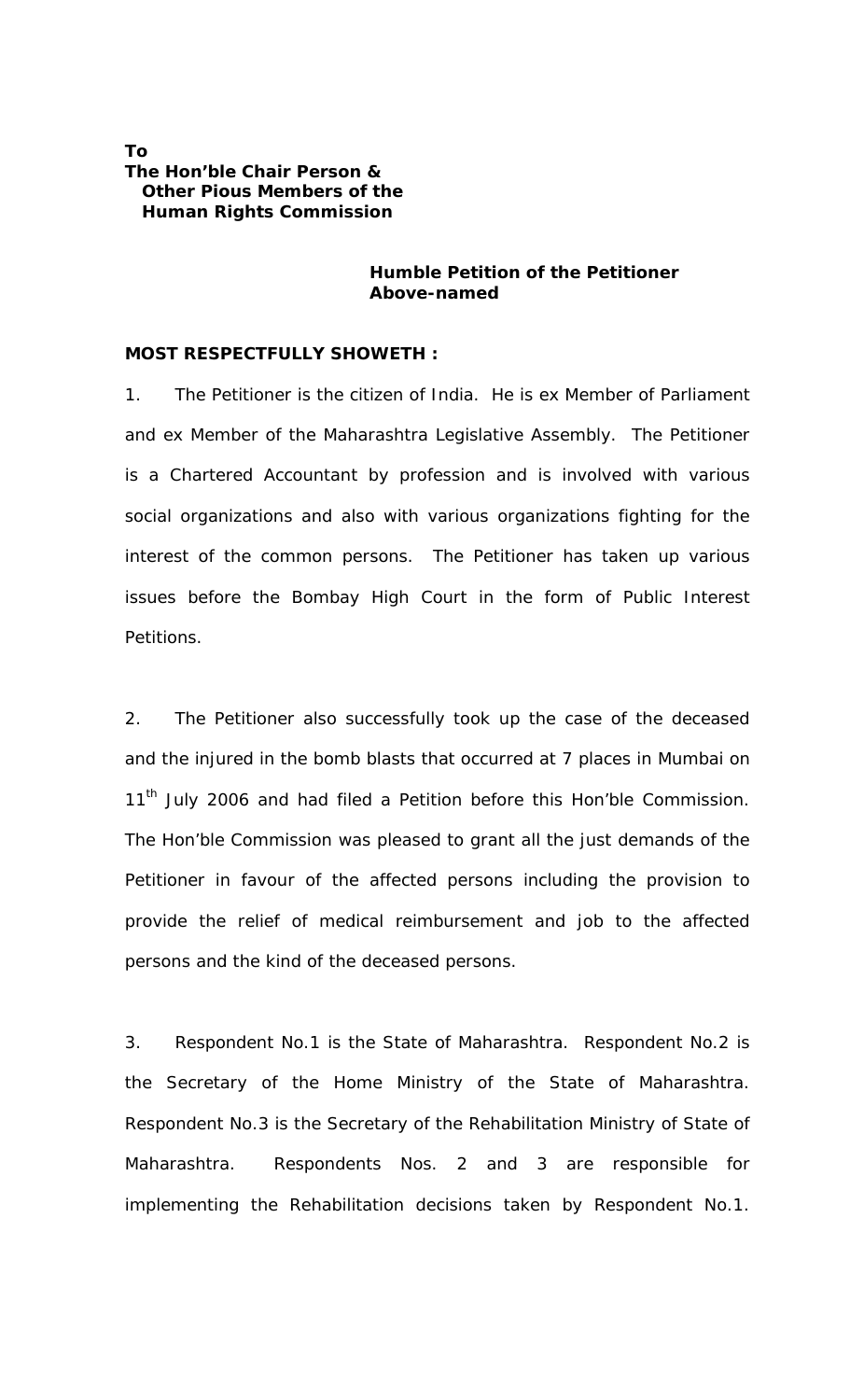Respondent No.4 is the Commissioner of Police for Greater Mumbai and is responsible for maintaining law and order situation and making the lives of people safe in the city of Mumbai. Respondent No.5 is the Divisional Railway Manager of the Central Railway and is responsible for the affairs of the Railway and particularly implement the decisions of the Ministry of Railway in respect of the subject matter above.

4. The Petitioner submits that on 26<sup>th</sup> November 2008, for the first time in the history of India, 10 terrorists traveled to Mumbai by sea and attacked Taj Mahal Hotel, Nariman House, Oberoi Hotel Trident, CST Railway Station and also indiscriminately fired at Leopold Hotel, near Cama Hospital, near Metro Theatre. The terrorists also snatched the Police vehicle and traveled upto Mantralaya. They forcibly snatched Skoda vehicle. One terrorist was killed at Chaupaty and other was apprehended.

5. The Petitioner submits that 16 policemen including Shri Hemant Karkare, Joint Police Commissioner, Anti Terrorism Squad, Shri Ashok Kamte, Additional Police Commissioner, Eastern Region, Shri Vijay Salaskar, Police Inspector, Anti Extortion Cell, Shri Shashank Shinde, Police Inspector, CST Railway, and 2 Commandos including Major Sandip Unnikrishnan and Shri Gajendra Singh sacrificed their lives in the process of protecting the city and the innocent citizens.

6. The Petitioner submits that the firing continued for about 60 hours and number of officials of National Security Guards, Commandos, Marine Commandos, Mumbai Police, men of the Mumbai Fire Brigade and other agencies were involved in the operation.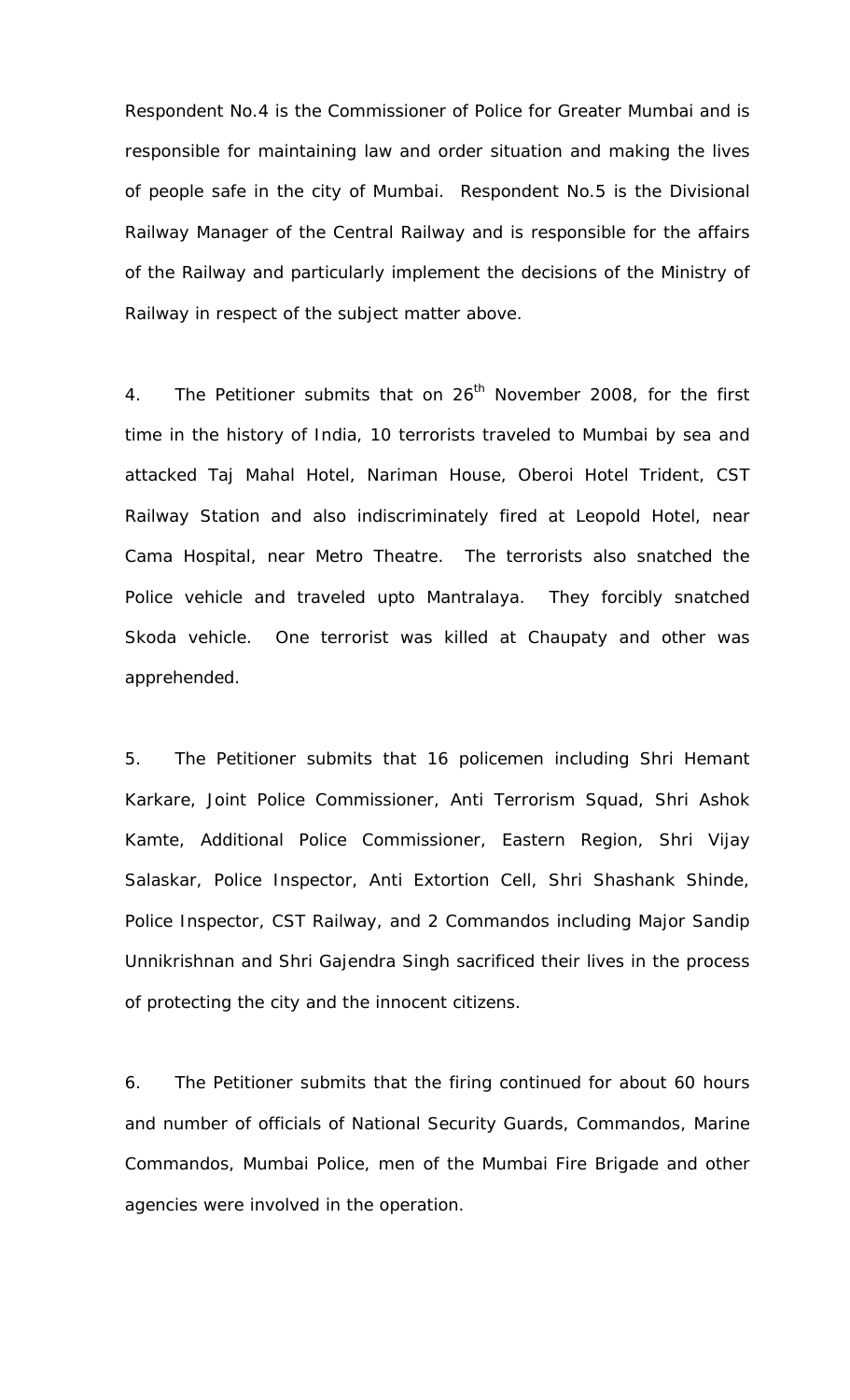7. The Petitioner submits that in the process 174 innocent lives including 26 foreigners were lost and 311 people were injured.

8. The Petitioner submits that the Government agencies including Government of India, State Government of Maharashtra and the Railway Ministry made following announcements for helping the deceased and the injured persons :

- A. State Government announced Compensation to the Security Personnel 'Shahid' –
	- i) Rs. 25 Lac.
	- ii) Police officer family who doesn't have their own house shall be provided house in Maharashtra state and stamp duty & registration shall be free of cost.
		- a. 'A' Class is been provided with 1000 sq. foot house.
		- b. 'B' Class is been provided with 800 sq. foot house.
		- c. 'C' Class is been provided with 750 sq. foot house.
		- d. 'D' Class is been provided with 600 sq. foot house.
	- iii) Those who stay at Police quarters can stay up till 3ys & if any other decision will be taken by Home Minister.
	- iv) Job will be given in (C) & (D) Class. Educational qualifications will be the bases of the job for Class (B) & (A).
	- v) Free education for 2 children for School/ College / Professional course/It Course/ Medical Course/ Business Management.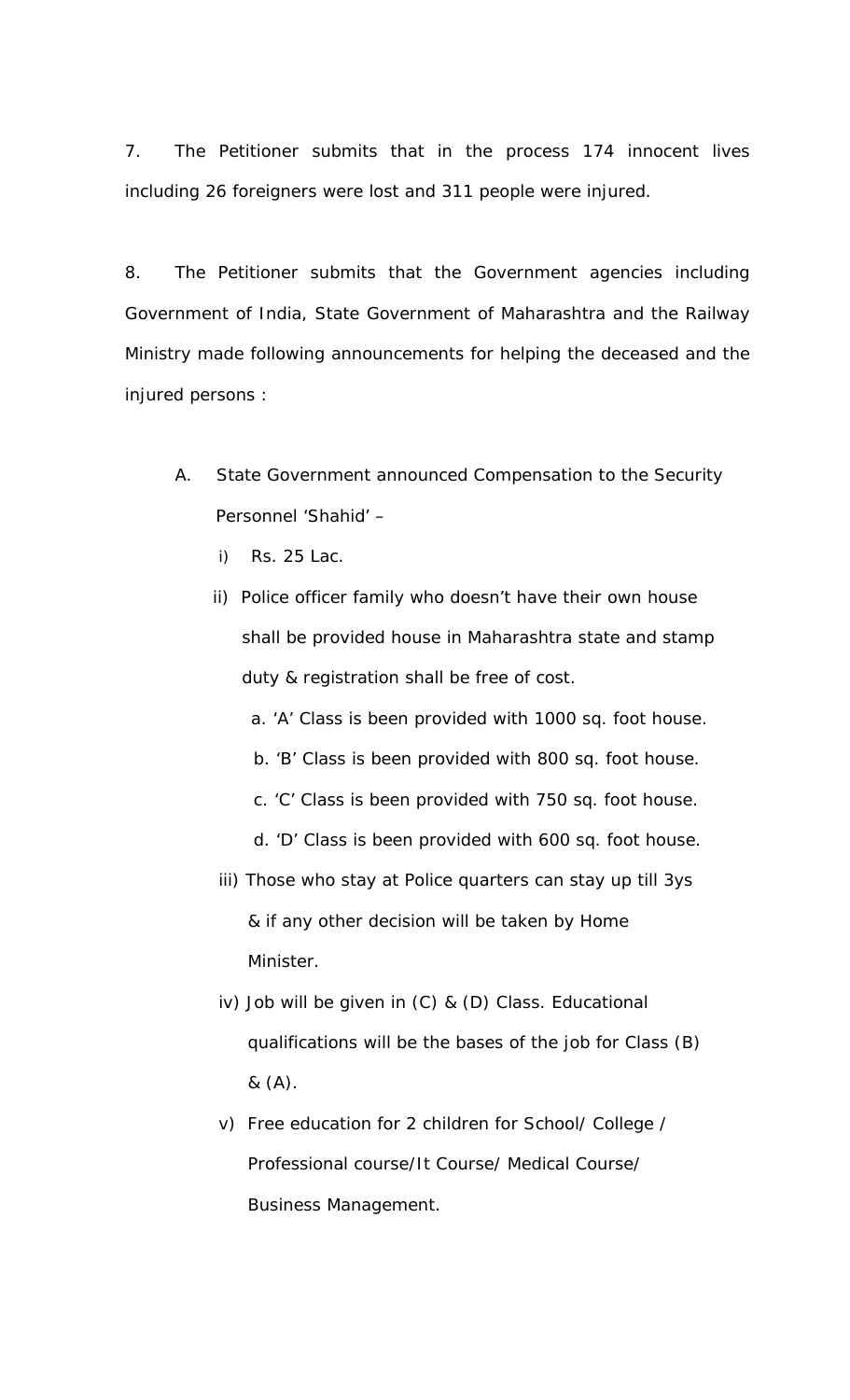- B. Prime Minister's Relief Fund Compensation Rs. 2 lac to kin of Dead Victims
- C. Rs.3 lac compensation under Home Ministry, Govt. of India Scheme -

 Rs.3 lacs compensation for the dead and permanently disabled persons will be directly paid to the victims/victims' kin by the Home Ministry, Delhi.

 The Government has told the Petitioner that they have asked The Respective Collectorate to collect the Bank Account Number of the beneficiaries and the same to them directly at Delhi. Rs.3 lacs shall be directly credited to the victims' Bank Account by Home Ministry, Delhi.

The kin of victims can inform their Bank Account details to :

1. Shri Y.R. Bhalerao

 Deputy Collector Office of the Collector, Mumbai City Old Custom House, 3rd Floor Shahid Bhagatsing Marg Fort, Mumbai 400 001

2. Shri B.B. Thackeray

 Deputy Collector (GAD) Office of the Collector, Mumbai Suburban Dist. Administrative Building, 10th Floor Opp. Chetana College, Government Colony Bandra East, Mumbai 400 051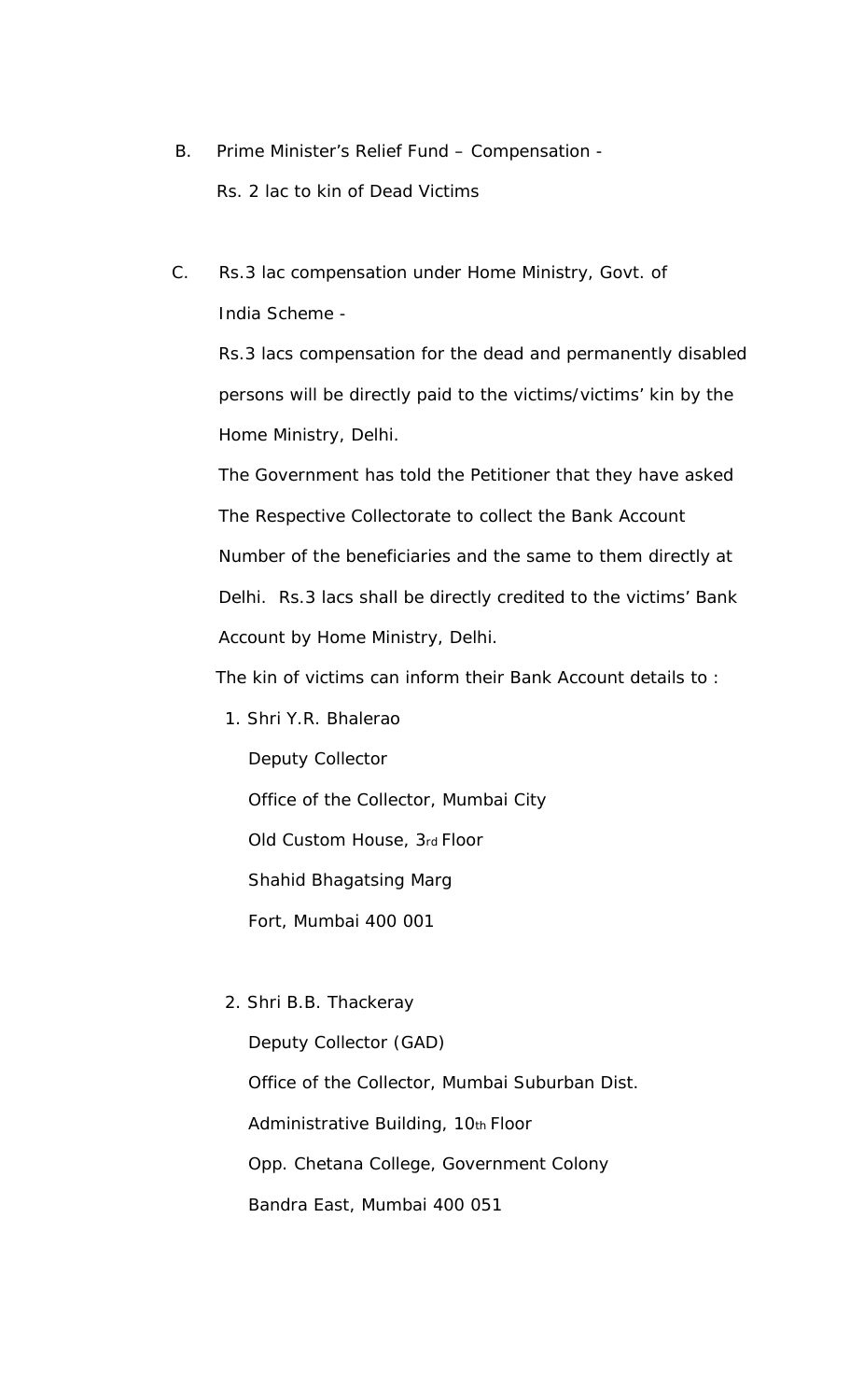#### **Central Govt. Scheme for Assistance to Victims of**

#### **Terrorist and Communal Violence**

- Ministry of Home Affairs Govt. of India
- Commencement of Scheme with effect from 1st April, 2008

#### **Assistance**

- Families of the victims would be eligible to get assistance Even if they have received any other assistance, by way of ex-gratia.
- In case employment is given to any family member of a victims, family will not be entitled to assistance. However, in case such employment is given after the release of assistance shall not be withdrawn.
- Those permanently incapacitated, would be given a health card by the District Health Society, under NRHM for free medical treatment in respect of injuries due to violence and all other major illnesses.
- Children in the family would continue to be entitled for Assistance admissible under National Foundation for Communal Harmony (NFCH)
- One can file their claims within 3 years of the relevant incident, can be relaxed on recommendation of District Collector or central govt. itself.
- An amount of Rs.3 lakh would be given to the affected family, irrespective of the number of deaths in a family in a particular incident, however if the bread-winner and the householder of a family die/ are permanently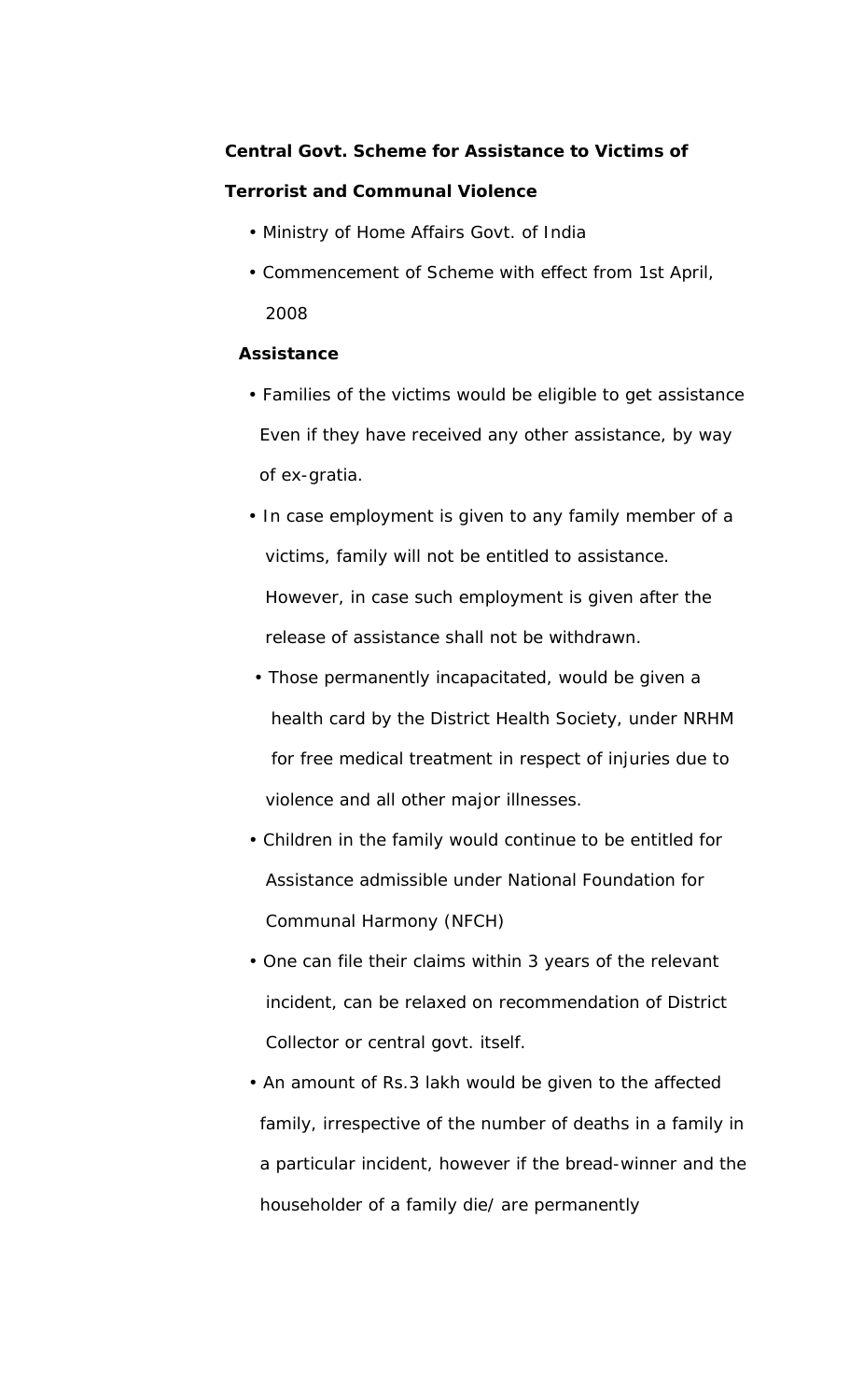incapacitated in separate incidents /occasions the family would be entitled to get assistance on each occasion.

 • The principal amount would be put in a fixed deposit account

## **Documentation**

- Police Report / FIR
- Death-cum-Post-mortem Certificate in the event of death
- Medical Certificate in the event of permanent incapacitation
- Birth Certificate of the claimant (if minor)
- Other documents for determining the rightful beneficiary

#### **Procedure**

 • District Committee would send recommendations to Joint Secretary, MHA, New Delhi in the prescribed form, with a copy

to the Home Department of the State Government.

- All the document would be verified & certified by the District Committee
- The cheque would be deposited in the FD account of the beneficiary, with instructions to the Bank that no premature withdrawal may be allowed.
- D. Compensation Schemes for Victims of CST -

Financial relief

- -- Railway Ministry Rs.10 lacs
- -- State Government Rs.5 lacs
- -- Railway Claims Tribunal Rs.4 lacs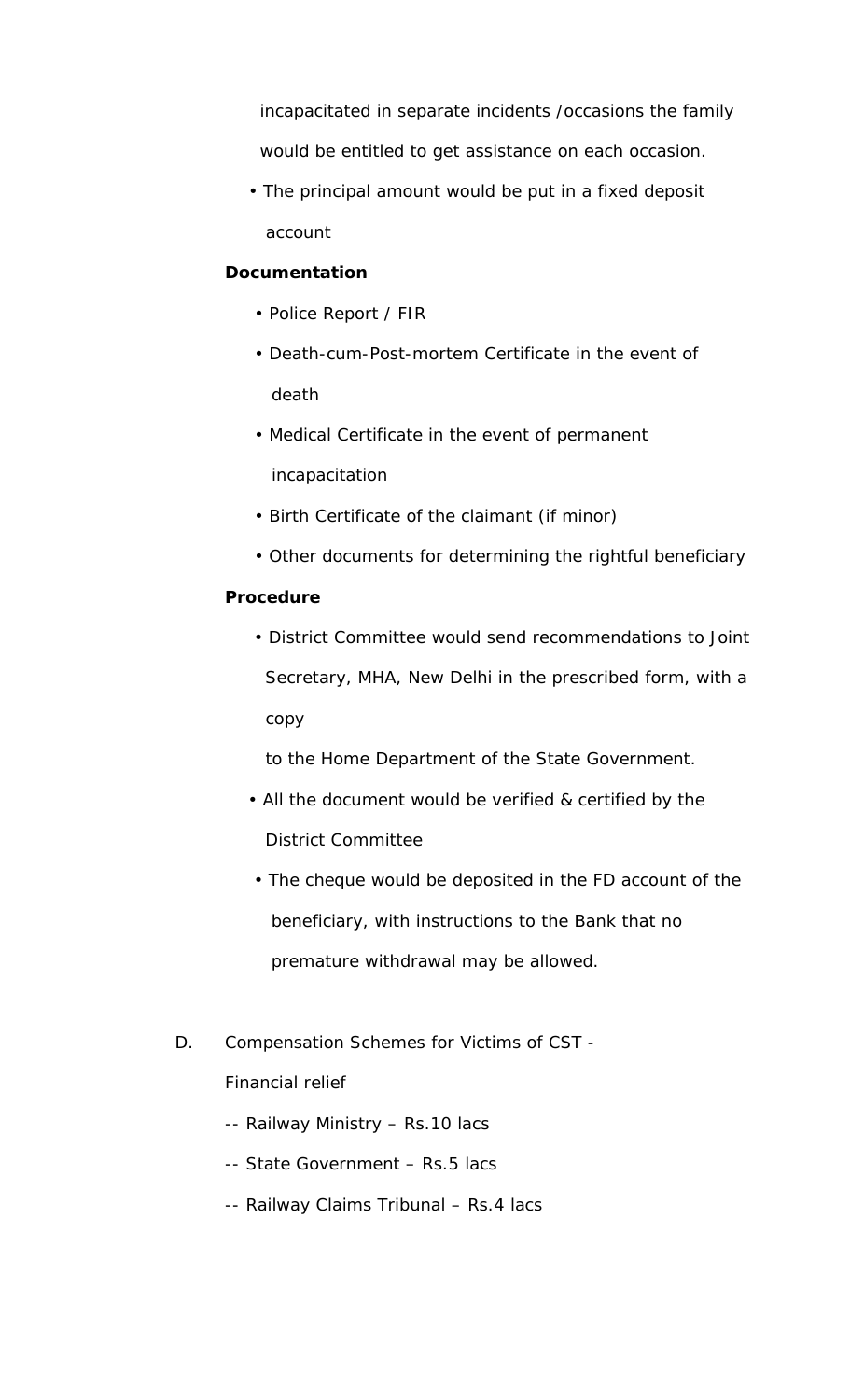- -- Home Ministry (Govt. of India) Rs.3 lacs
- Procedure to be followed
- -- Copy of FIR
- -- Post Mortem Report
- -- Other documents
- Application of the successor to all the authorities
- Filing claims with the Railway Claims Tribunal
- Other procedures
- Job to a family member.
- E Compensation for Taj, Oberoi, Nariman House Victims Financial relief
	- -- State Government Rs.5 lacss
	- -- Home Ministry (Govt. of India) Rs.3 lacs
	- Procedure to be followed
	- -- Copy of FIR
	- -- Post Mortem Report
	- -- Other documents
	- Application of the successor to all the authorities
	- Other procedures
	- Job to a family member.
	- The management of Taj & Oberoi Hotels are to provide additional support to the victims.

9. The Petitioner submits that, in spite of such a tragedy in the city of Mumbai, again the Government agencies have become totally insensitive.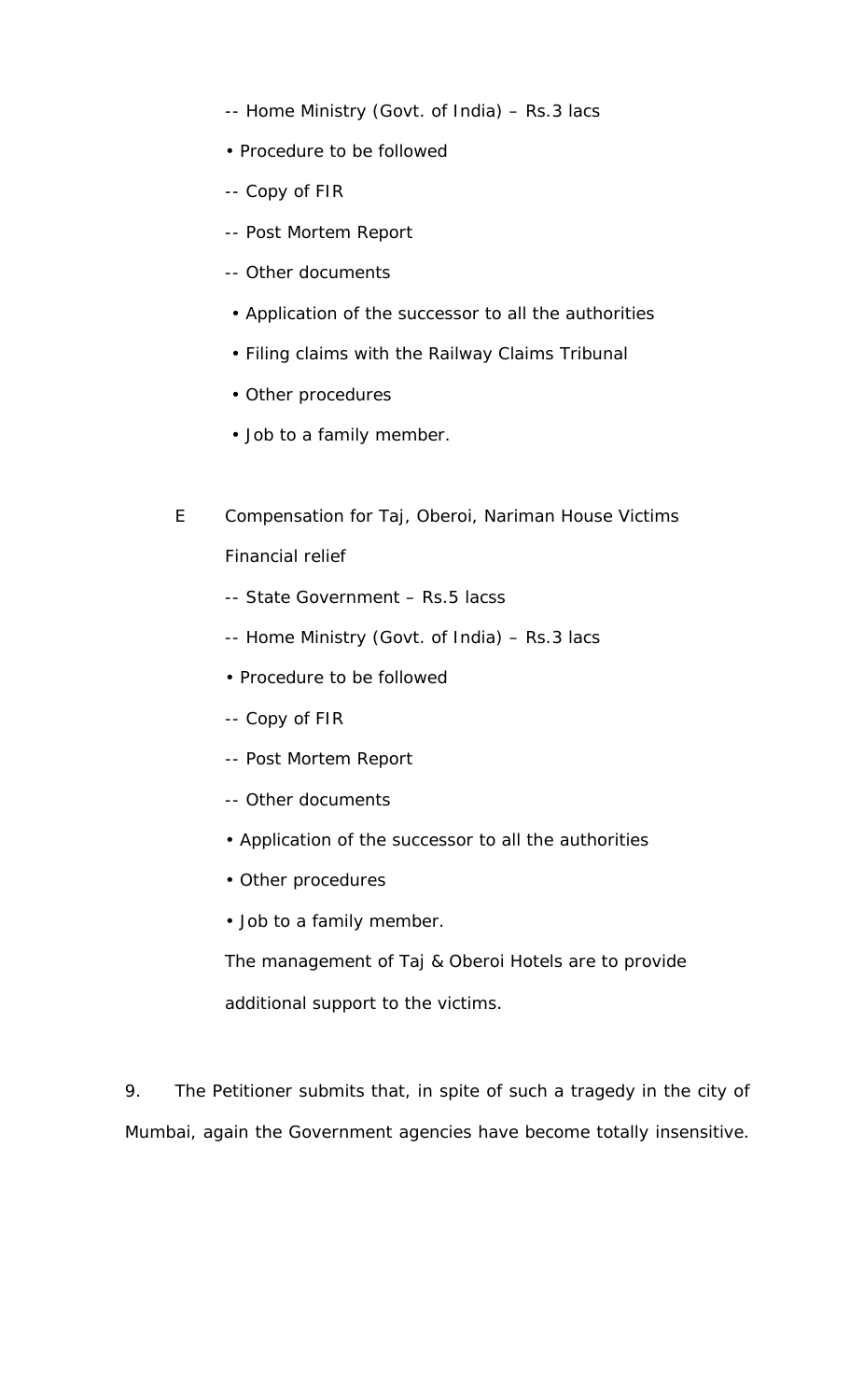There is a great lethargy on the part of Rehabilitation authorities and the aid is not reaching the victims.

10. The Petitioner himself met various families of the deceased persons. Petitioner also visited the injured persons at their residences and the hospitals and has seen the pathetic condition of the injured persons. He has observed that, in spite of the announcements made by the Ministers and the officials of Government of India, State Government of Maharashtra, Railway Ministry, there is great laxity on the part of these Departments in the implementation of the same.

11. The Petitioner submits that, since Day 1, the Petitioner got involved in providing and getting, arranging relief and rehabilitation for the victims. In the process, the Petitioner submits that he approached the following :

- i) The Petitioner met the Hon'ble Chief Minister of Maharashtra on 10<sup>th</sup> December 2008 and submitted written representation. Annexed hereto and marked **Annexure 1** is copy of the representation.
- ii) The Petitioner met the Jt. Secretary in the Ministry of Home Affairs, Internal Security Division Government of India, with a view to get confirmation that the Central Scheme of Rs.3 lac financial compensation is available to the victims of 26/11 terror attack.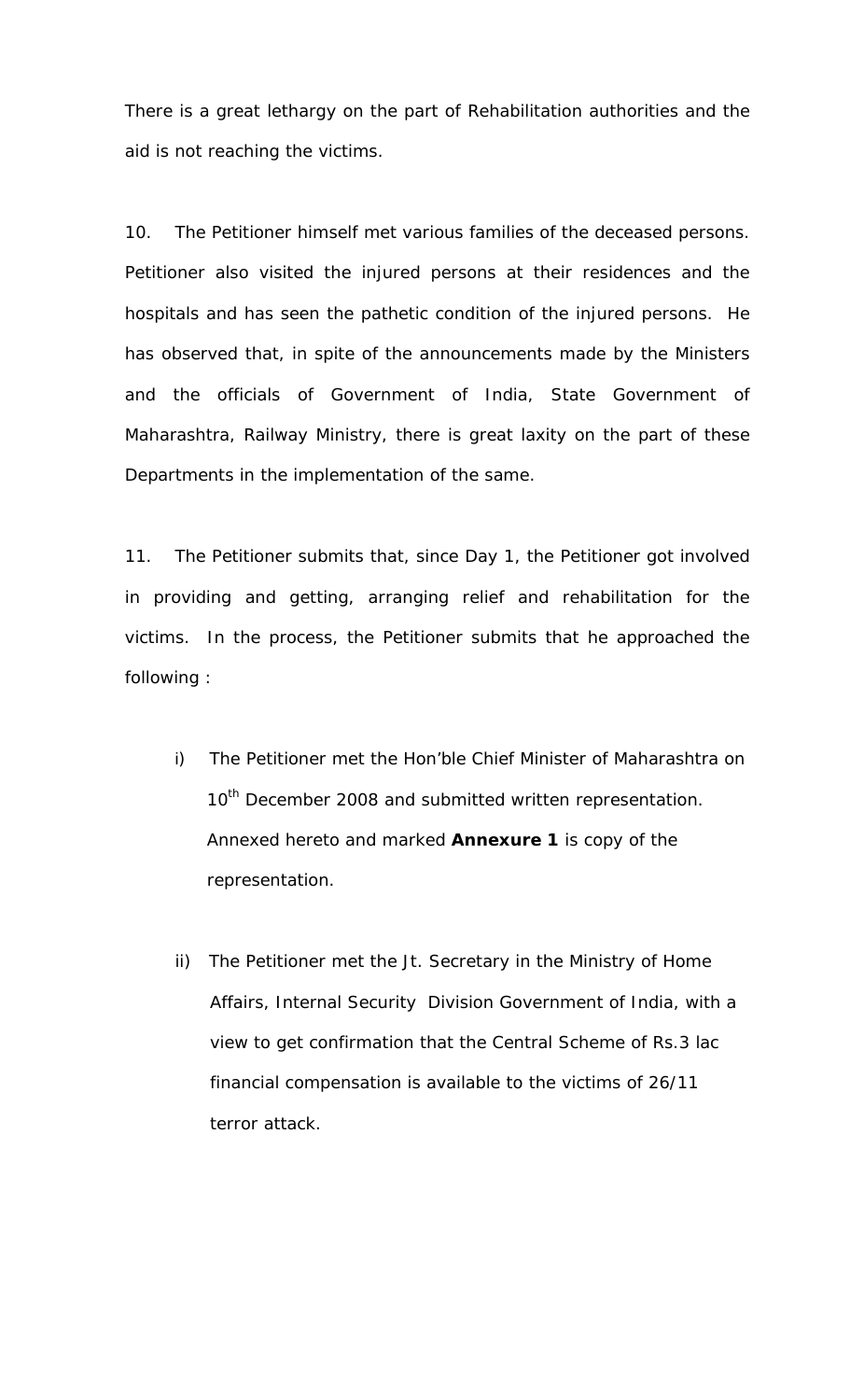11. The Petitioner informed the above authorities regarding the requirements of the affected persons/victims and the difficulties faced by them.

12. The Petitioner was pained to observe that no sooner the attack was over, the Government system got busy in their routine work and redtapism has taken over the whole system. The Petitioner submits that the announcement of financial compensation, medical treatment, surgeries, job, rehabilitation were only attractive announcements and has again become out of reach of the victims.

13. The Petitioner submits that looking at the previous experience of settlement and relief work to the Railway blast victims of 2006 took more than 2 years, it is very essential that the system should wake up and all the relief work should be completed in a span of 3 months. Hence the Petitioner has approached this Hon'ble Commission.

14. The Petitioner submits that one month is over to the 26/11 incident. Victims, their families have to run from pillar to post to get financial compensation, medical treatment and claims, suffering from the redtapism and inhuman system. Victims and their families are eligible to get relief and rehabilitation packages/schemes of State Government of Maharashtra and Government of India. No single Department is available to guide and help them. Here are few examples of their suffering -

a) The family of Mr. Faustine Martis has not yet got corrected Death Certificate and Post Mortem Report. 48-year old Martis was employed at the Taj Hotel. He was shot dead at the Taj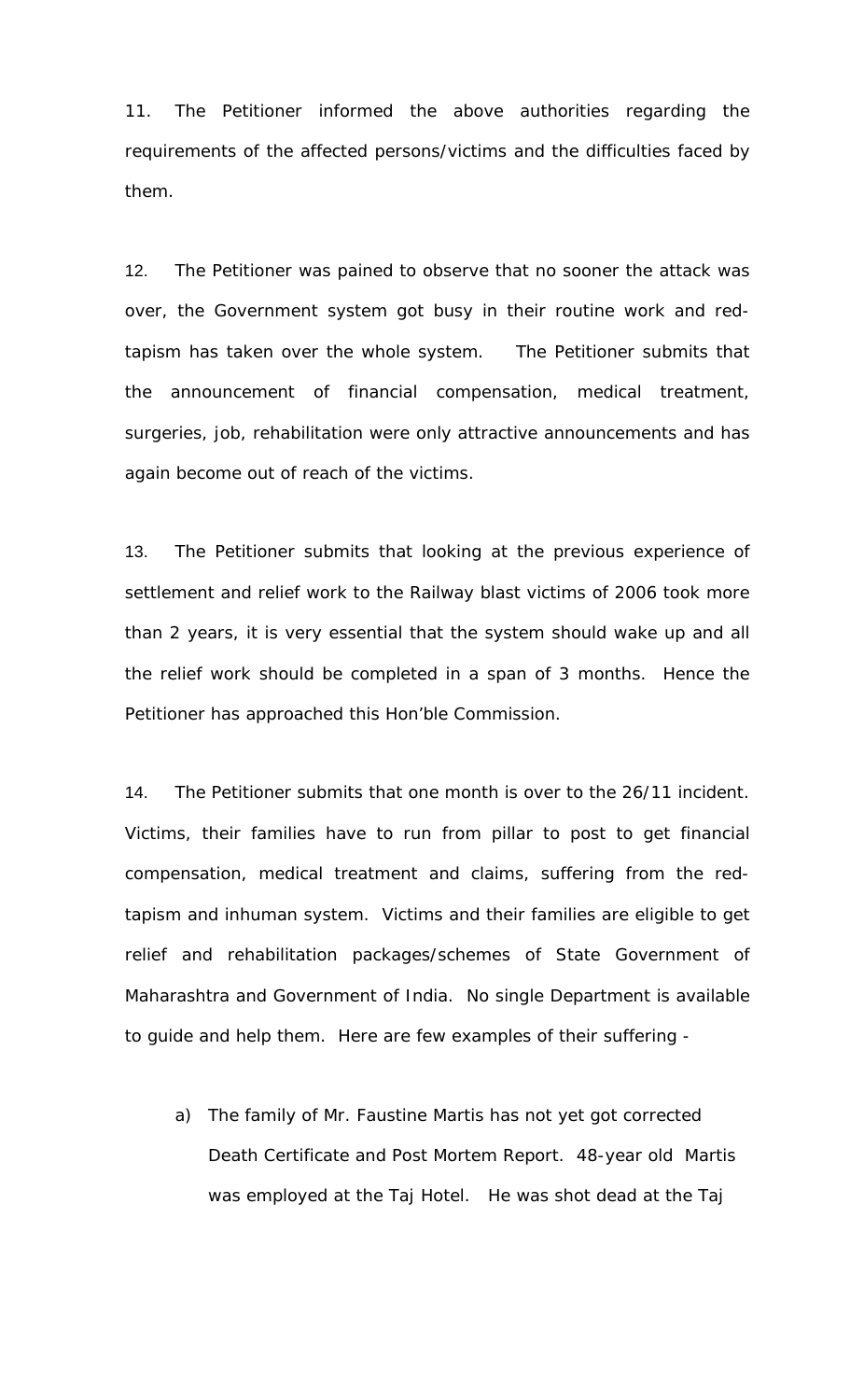Hotel by the terrorists. His young daughter, Priya, is moving from pillar to post -

- Local police station
- Anti-Terrorism Squad
- Crime Branch
- Sion Hospital (Post Mortem Center)
- Thane Municipal Corporation
- Mumbai Municipal Corporation
- Pinto Care Taker Service
- Taj Management
- b) Harish Dulabhai Gohil, 25 years old, was shot at by the terrorists at Nariman House. The Collectorate categorically told his widowed mother that only Rs.5 lacs compensation from the State Government is available for them. They tried to mislead the family that there is no scheme of Rs.3 lacs of Home Ministry, Government of India.
- c) The wife of Subhash Vaghela, who was shot at Leopold Café, was informed by the Government officials that she may get Rs.2 lacs compensation from the Prime Minister's fund but nothing about the Home Ministry Scheme.
- c) The families of Khan and Bindh Ziauddin Khan, who lost his brother, Shabuddin Khan, life at Café Leopold, are also struggling to get various compensation. Officials are giving various excuses including demanding domicile and such other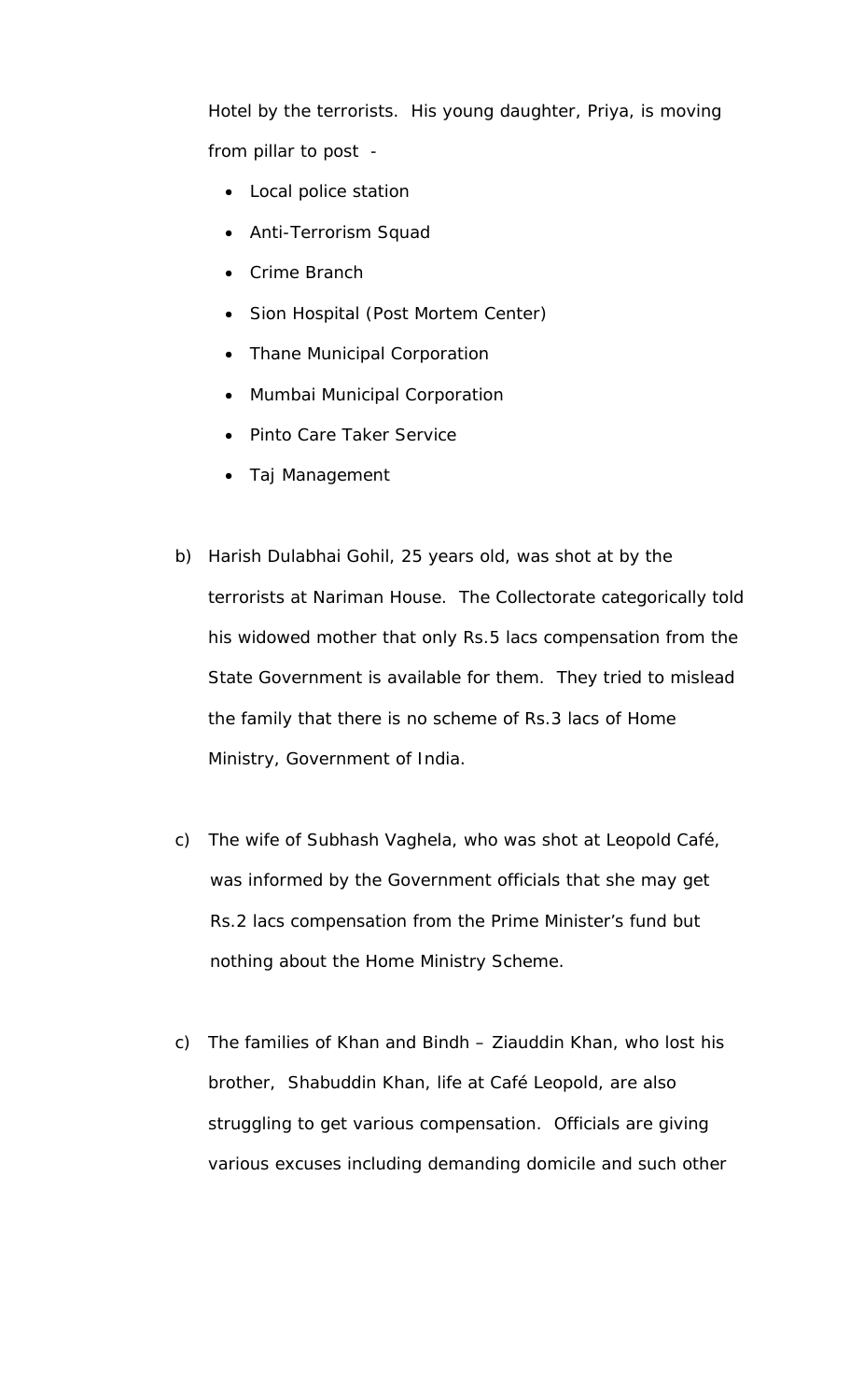certificates. Annexed hereto and marked **Annexure 2** is copy of the Press Clipping of Indian Express of 28<sup>th</sup> December 2008.

- d) State Government announced special compensation of Rs.25 lacs each to the security personnel, who got 'shahid' in the terrorist attack. It is shocking that the Government Resolution (GR) No.DRQ-2008/C.No.399/DM-9 dated  $1<sup>st</sup>$  December 2008 issued by the State Government has stated in Para 1(D) that "since the package Rs.25 lakhs are being paid to families of martyred police, Rs.13 lacs will not be payable to them under various provisions of law/workmen's compensation/Home Ministry guidelines". A policeman gets Rs.13 lacs if he dies while performing duty. Such GR is insulting to the 'shahid'. On the one side, Hon'ble President hands over the special compensation Rs.25 lacs cheque to the Shahid family. Such immoral and illegal GR was forcing them to surrender their rights. Annexed hereto and marked **Annexure 3** is copy of the GR in Marathi along with English translation.
- e) In spite of bad experience of relief and rehabilitation work of 11<sup>th</sup> July 2006 terrorist attack), no design or execution about the relief and rehabilitation work under the Disaster Management could be seen this time. The victims' families were to wait and suffer to get their near and dear ones dead body for hours. JJ Post Mortem/Coroner Center took 20 hours to deliver the dead body.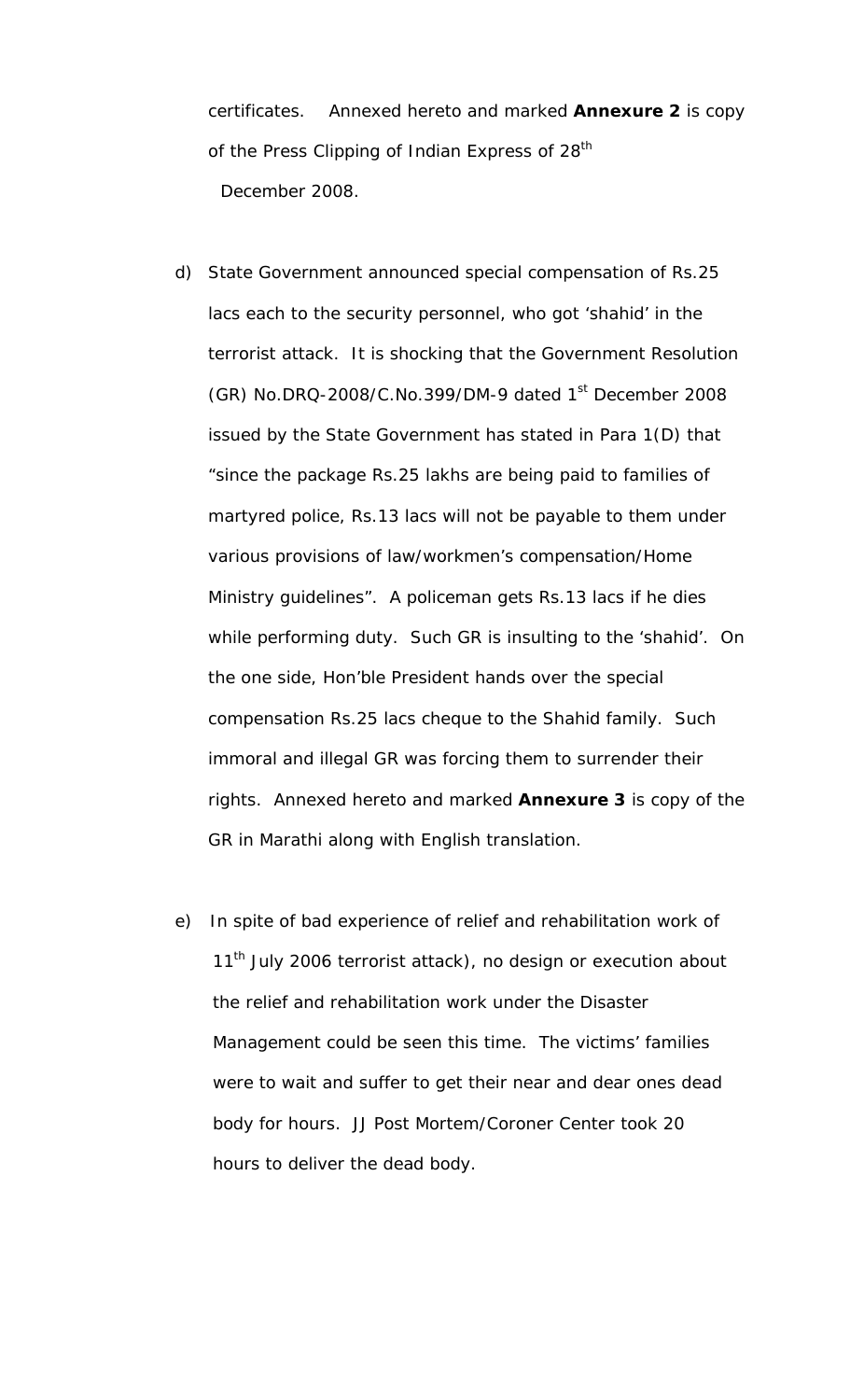- f) The victims and their families had bad experience about the medical treatment at the J.J. Hospital. Victim of Nariman House, Sanjay Katar had very bad experience and were forced to shift the victim to private run Bombay Hospital. Annexed hereto and marked **Annexure 4** is Press Clipping of Times of India dated 24<sup>th</sup> December 2008.
- g) The victims and their families have to approach 12 different Government Agencies for relief and rehabilitation. Annexed hereto and marked **Annexure 5** is copy of letter dated 11<sup>th</sup> December 2008 addressed to the Hon'ble Home Minister, Government of India.
- h) The family of Manohar Sahani, dead victim of CST station, could not perform his last rites. The father of Manohar, Mr. Indrasen Sahani was forced to run from pillar to post to get the dead body of his. It was found that the Police/Govt. officials handed over the dead body of Manohar to some unknown person, Shiviah Shiremath. Mr. Shiremath informed the Police that he performed last rites at the Worli Crematorium. Father Mr. Indrasen Sahani recognized the photo of his son from the Government records and submitted documentary evidence. The Government officials handed over to him the correct certificates. But the officials were prompt to get "no complaint" certificate from Mr. Indrasen Sahani. It may be noted here that similar type of manipulation/fraud took place in the 7/11 incident. At that time, it was Gandhi family. Dead body of Jitendra Gandhi was in mischievous manner handed over to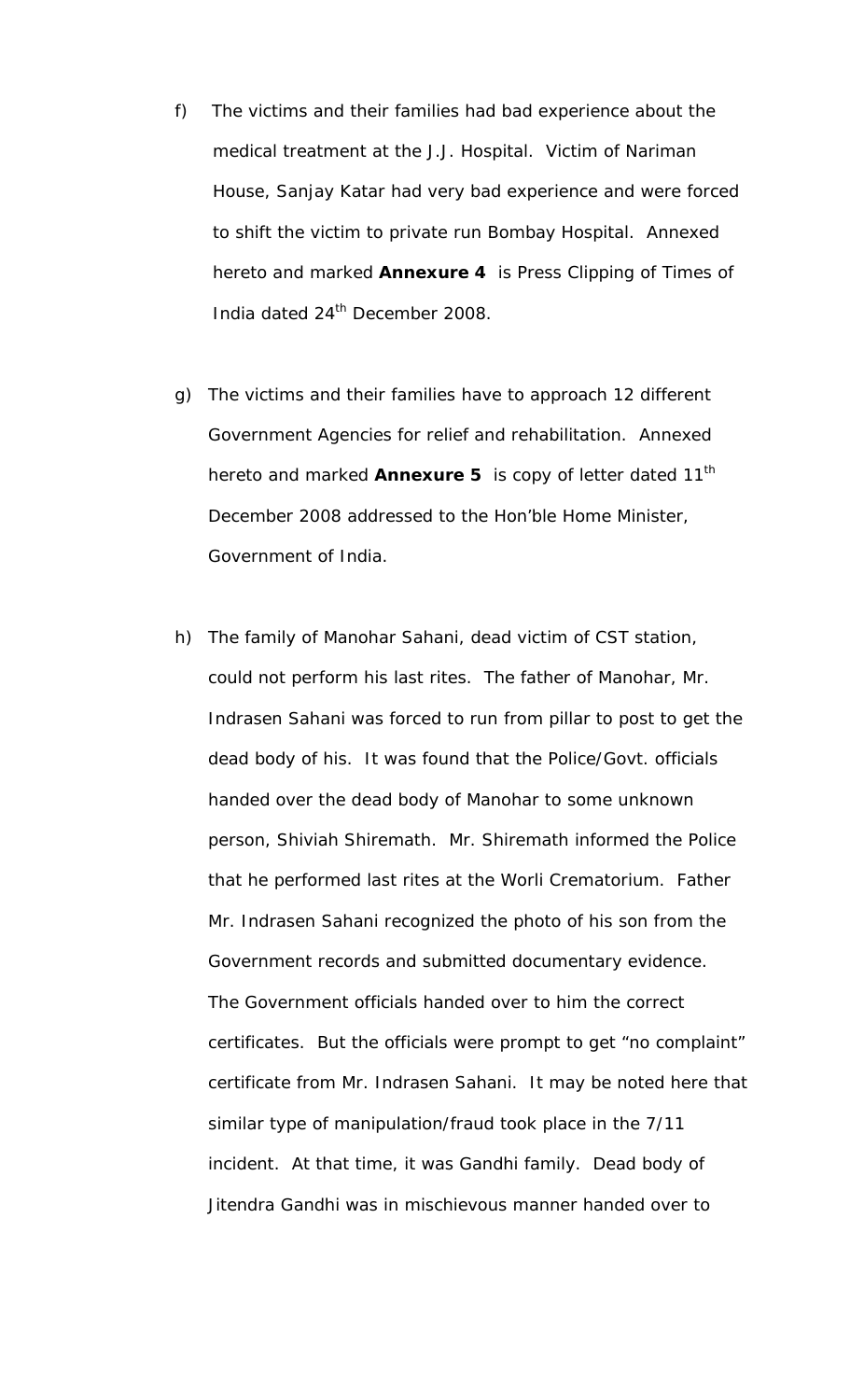some unknown person. It was found that such things took place to get the financial compensation. Annexed hereto and marked **Annexure 6** is copy of the Press Clipping of Mumbai Samachar dated 11th December 2008 and **Annexure 7** copy of the Press Clipping of Mumbai Mirror dated 11<sup>th</sup> December 2008.

- i) Multiple agencies have resulted into increasing the hardship of the victims and their families. They have to move to various agencies to get various certificates and documents. First the local Police Station, Anti Terrorist Squad, then Crime Branch as the case is transferred to them. No coordination between the State Government Home Ministry and the Rehabilitation Department. Lack of coordination between State Government, Government of India and Railway Ministry is very much noticed. Absence of clear guideline and policy on compensation is also creating hurdles. Annexed hereto and marked **Annexure 8** is Press Clipping of Times of India dated 9<sup>th</sup> December 2008.
- j) Lack of coordination and clarity also resulted in imbalance in the relief and rehabilitation packages. This has resulted into discontent among officials of the Fire Brigade, who performed tremendous job and saved lives of innocent citizens at the Taj Hotel and helping National Security Guard commandos. Annexed hereto and marked **Annexure 9** is copy of the Press Clipping of Divya Bhaskar dated  $7<sup>th</sup>$  December 2008.
- k) The financial compensation is given to the victims through the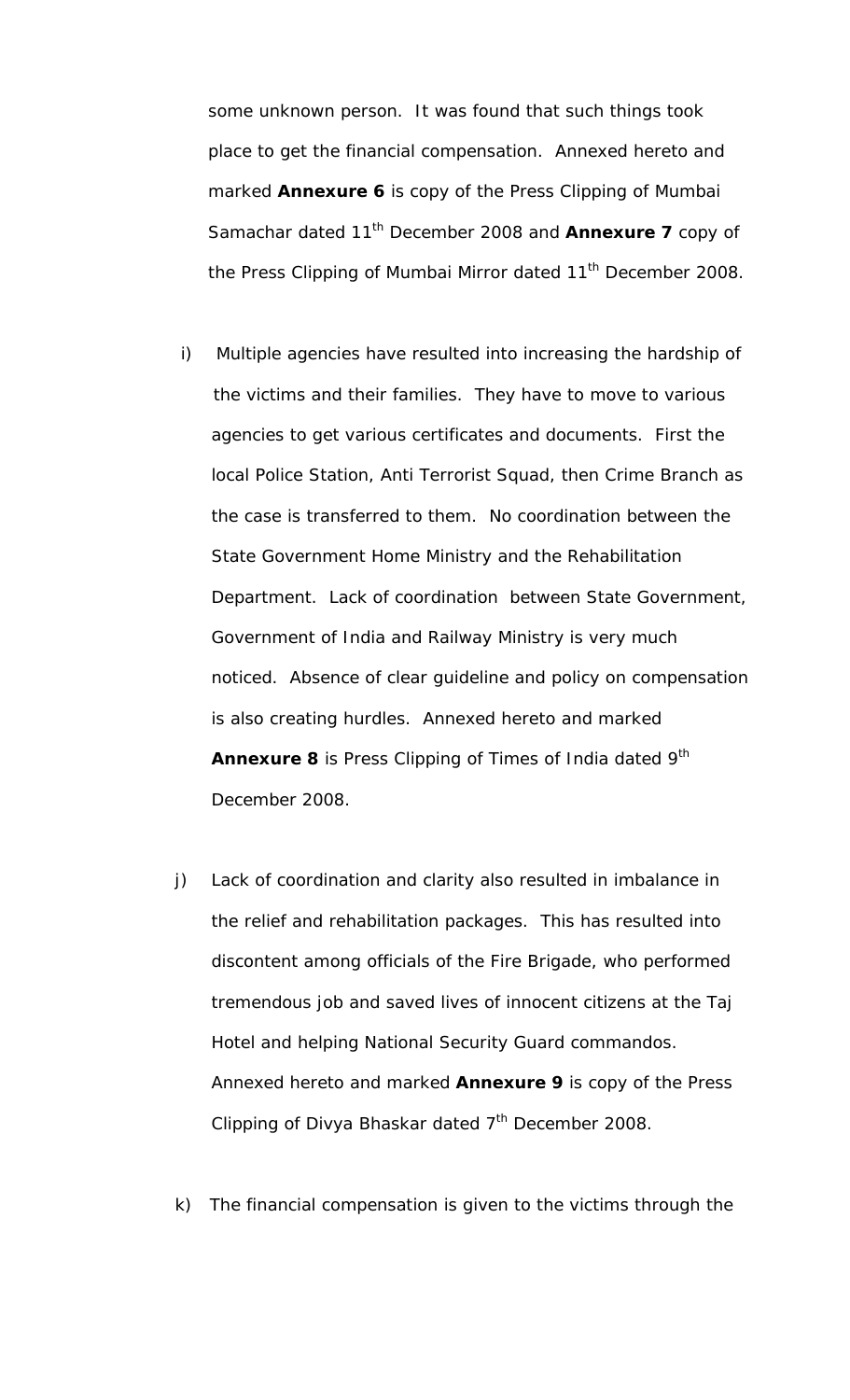local Collectorate. It is sad that the Collectorate of Mumbai City at the Old Custom House, Mumbai Suburban at Bandra, Thane Collectorate officials did not have any information about the eligibility of financial compensation to dead victims families of Rs.3 lacs of Central Scheme of Government of India, Home Ministry, and the Prime Minister's Relief of Rs.2 lac to the dead victims families. Annexed hereto and marked **Annexure 10**  to 12 are copies of letter dated 9<sup>th</sup> December 2008 along with "Maha News", letter dated 11<sup>th</sup> December 2008 and 16<sup>th</sup> October 2008 of Home Ministry, Government of India.

- l) The victims of CST station are eligible for claims under Railway Claims Tribunal Act. The present backlog at Mumbai Branch of RCT is 4670 cases. In the normal course, the turn for the hearing will come up only after 2012/13. The victims in 7/11 cases were given special treatment by the Chairman of RCT. Special Bench and special priority were given. Similar type of Special Bench and special priority be given to 26/11 victims. Annexed hereto and marked **Annexure 13** is copy of letter dated 9<sup>th</sup> December 2008 addressed to the Chairman of Railway Claims Tribunal.
- m) Though the State Government had accepted the importance of appointing a nodal Minister and a senior officer to coordinate all the relief and rehabilitation work, nothing has been done till today. The victims of 1993, 11/7/2006 and also 26/11 are suffering due to multiple agencies, apathy of the system. Annexed hereto and marked **Annexure 14** is letter dated 11<sup>th</sup>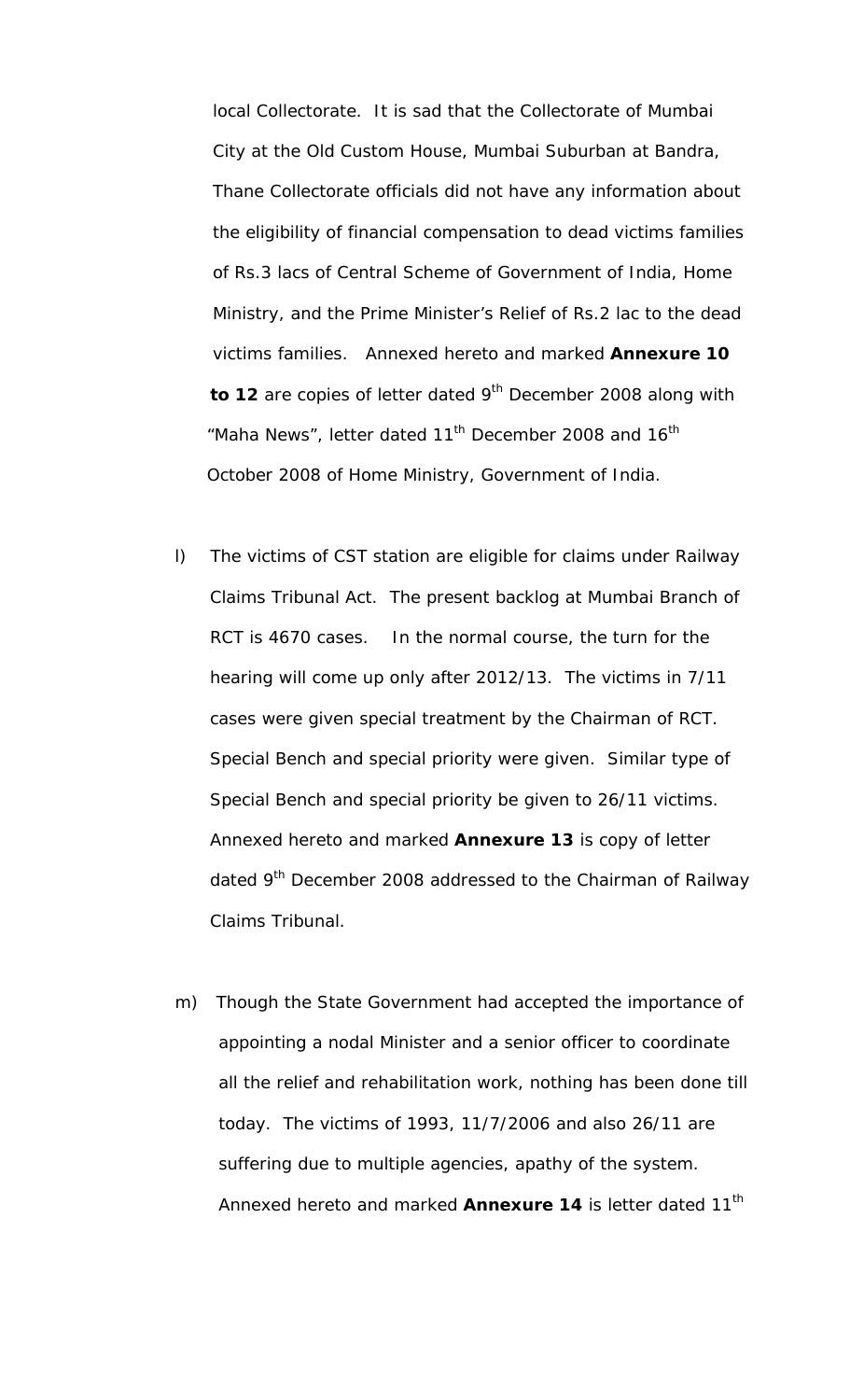December 2008 addressed to the Prime Minister.

- n) It may not be out of place to mention that NSG, Marine Commandos, security personnel have played very vital role in curbing the terror attack and killing 9 terrorists out of 10. A suitable recommendation by this Hon'ble Commission will be desirable on the points of their remuneration, allowances, insurance cover, modern weapons, housing welfare facilities and facilities giving them moral booster and equipping them to fight the terror. Annexed hereto and marked **Annexure 15** is copy of letter dated 9<sup>th</sup> December 2008addressed to the Prime Minister, Government of India.
	- o) It may not be out of place to mention that, in spite of directions and orders passed by this Hon'ble Commission in respect of victims of bomb blast in Railway on 11<sup>th</sup> July 2006 at the final hearing of this Petition, Rehabilitation authorities of the State of Maharashtra have failed to implement the order dated  $17<sup>th</sup>$  October 2008 and directions of this Hon'ble Forum, which goes to show the laxity on their part how even the directions of this Hon'ble Forum have fallen on the deaf ear.

15. In the circumstances, the Petitioner submits that the indulgence of this Hon'ble Forum is essential for giving speedy justice to the victims. Hence, the Petitioner approaches this Hon'ble Forum with the following prayers :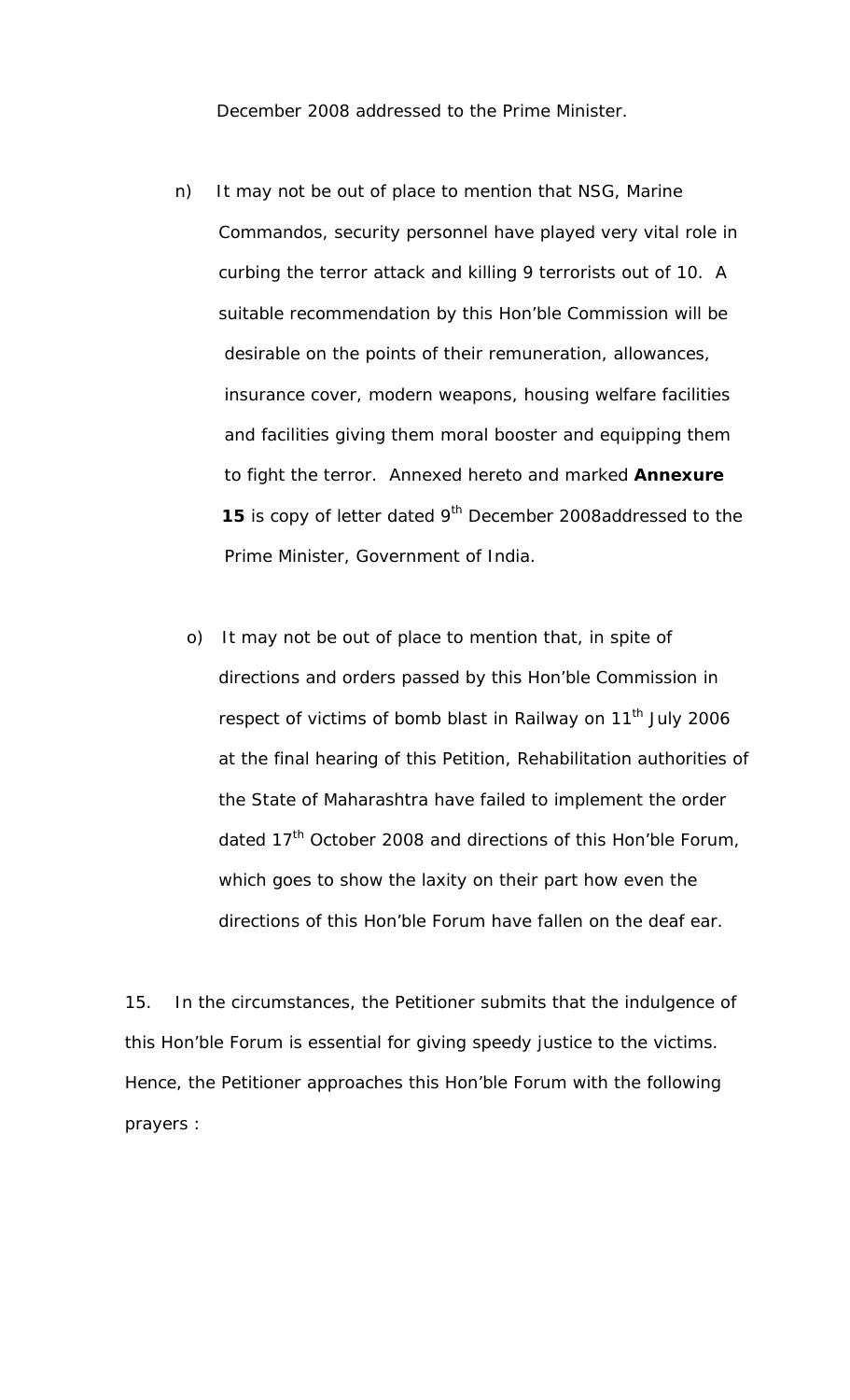#### **PRAYER**

- i) This Hon'ble Forum be pleased to direct for immediate withdrawal of illegal, immoral GR of Rehabilitation Department, Government of Maharashtra, ordering forfeiture of Rs.13 lacs due to the Shahid personnel under the Home Ministry guidelines for work/employment / workmen's compensation or such Act.
- ii) This Hon'ble Forum be pleased to direct for appointment of Nodal Minister and Nodal Secretary to act a single window for all relief and rehabilitation work, e.g. financial compensation, medical treatment, employement, Railway Claims Tribunal, legal advice, necessary certificates, etc.
- iii) This Hon'ble Forum be pleased to direct for arrangement be made so that dead victims relatives or injured are not asked to move from pillar to post.
- iv) This Hon'ble Forum be pleased to direct for arrangement by various Government agencies including Rehabilitation Ministry, Home Ministry, Collectorates, Railway, Prime Minister's Office, Government of India, to submit the compensation, etc., to the victims/families.
- v) This Hon'ble Forum be pleased to direct the Government of Maharashtra / Collectorates to coordinate for financial compensation, etc., of Prime Minister's fund, Home Ministry's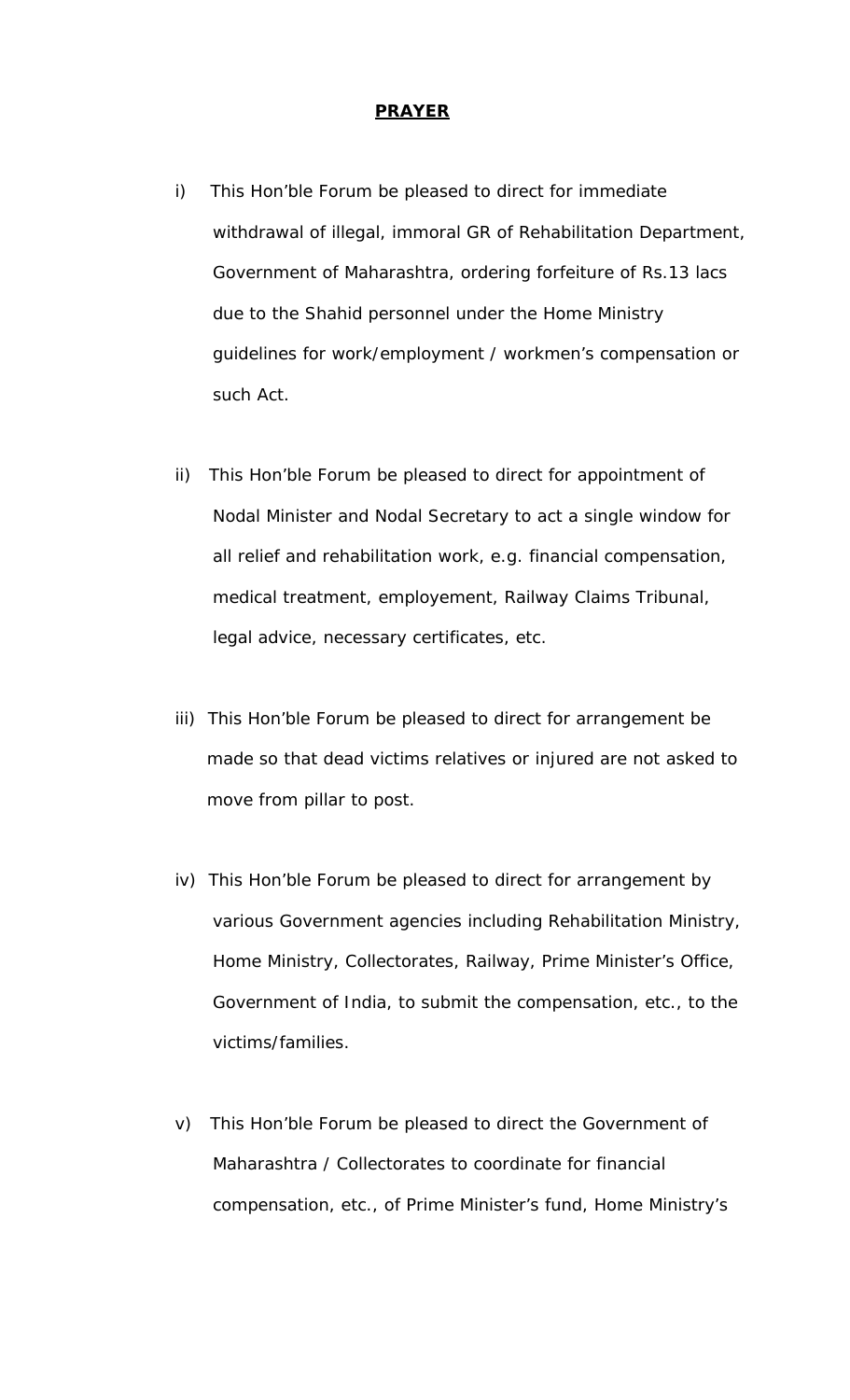scheme and to make available the cheques, bank credit directly to the victims, as all the paper work and formalities had been completed for the Government of Mahartashtra financial compensation. Victims should not be compelled to repeat all such formalities for other claims.

- vi) This Hon'ble Forum be pleased to direct that senior officer be deputed to collect all the necessary certificates including death certificate, post mortem report, copy of FIR, etc., from all the agencies and make it available/given to the victims/families.
- vii) This Hon'ble Forum be pleased to direct that special arrangement be made to make available best medical treatment to the victims hit hard with bullet injuries, etc.
- viii) This Hon'ble Forum be pleased to issue directives to Government of Maharashtra to clear all the financial claims, medical treastment/surgeries of 1993 and 7/11 victims.
- ix) This Hon'ble Forum be pleased to issue directives to the Police, Railway Police, Railway authorities to submit details about handing over dead body of Manohar Sahani to so-called Mr. Shiviah Shiremat. Enquiry should be made to investigate the motive behind this act.
- x) This Hon'ble Forum be pleased to issue directives to the State Government, Collectorate to provide healing touch to the relief and rehabilitation work and complete the work in 3 months.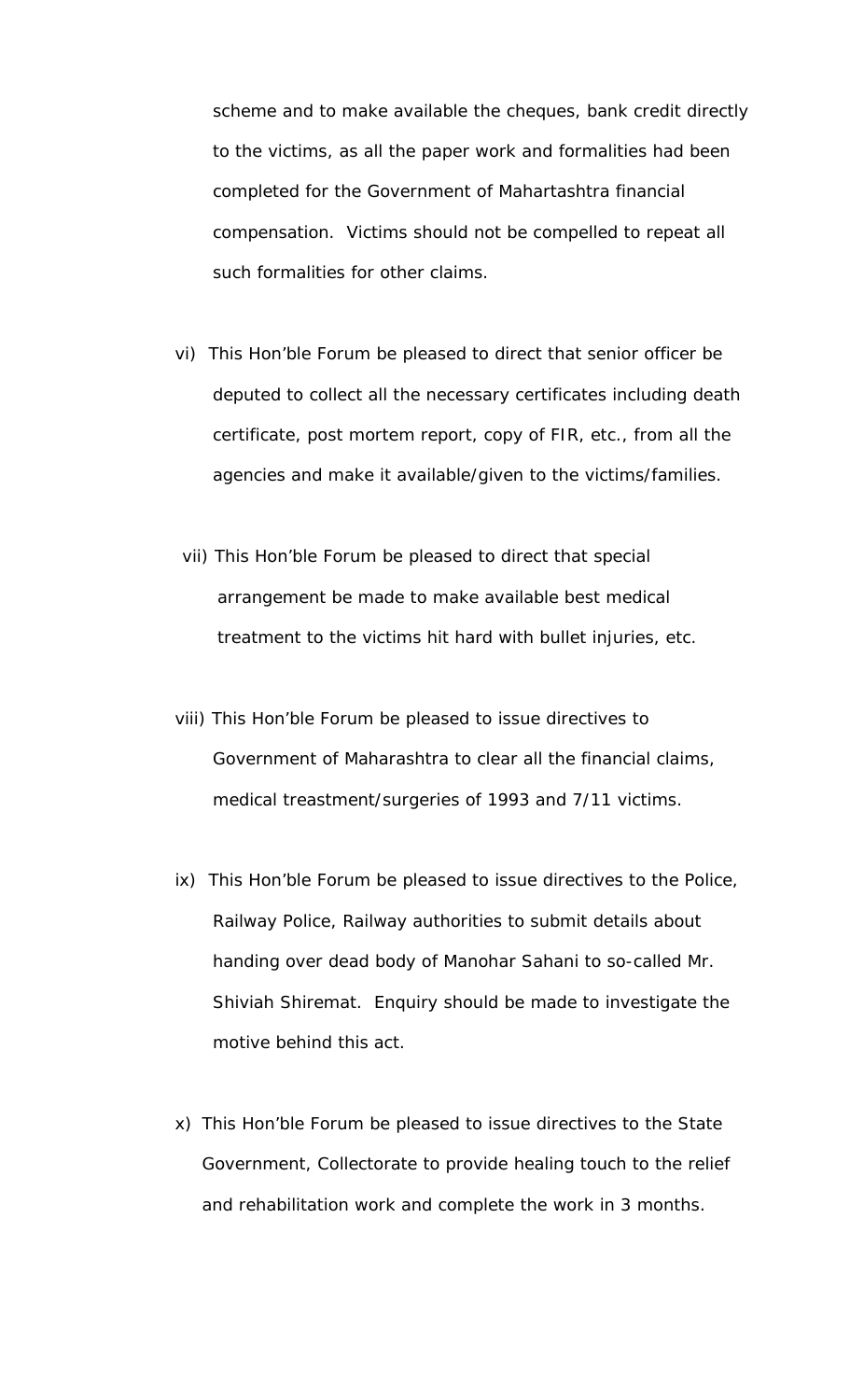## **VERIFICATION**

I, Dr. Kirit Somaiya, the Petitioner above-named do hereby state on solemn affirmation that whatever state above is true to my own knowledge and is also gathered from the public and media records.

## **DR. KIRIT SOMAIYA PETITIIONER**

## **ADVOCATE FOR THE PETITIONER**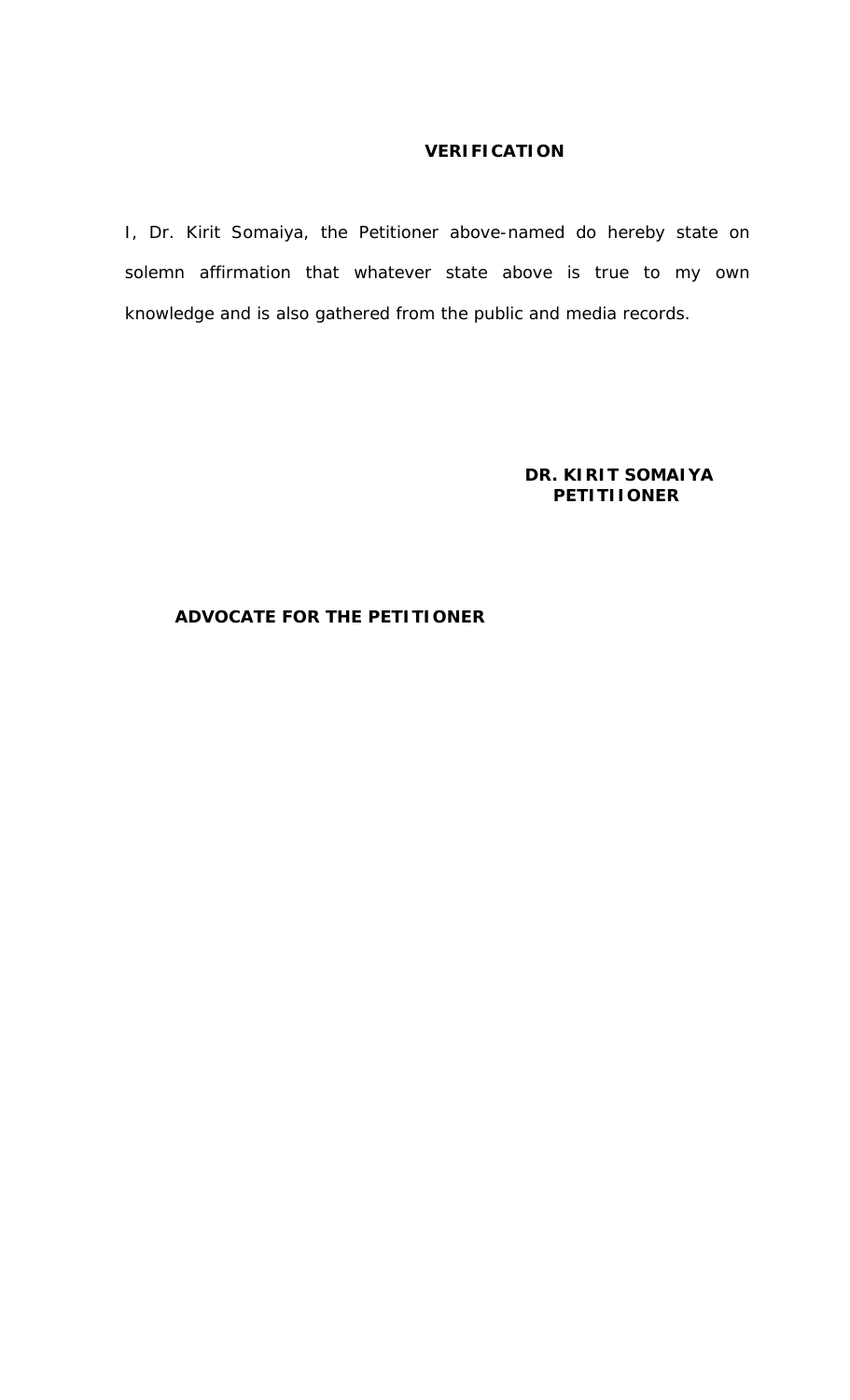# **BEFORETHE HUMAN RIGHTS COMMISSION FOR THE STATE OF MAHARASHTRA AT MUMBAI**

# **PETITION NO. /2008**

#### **Dr. Kirit Somaiya Petitioner**

V/s

State of Maharashtra & Others **Respondents** 

#### **INDEX**

| S.No.          | <b>Details</b>                                                                                                                          | Page No. |
|----------------|-----------------------------------------------------------------------------------------------------------------------------------------|----------|
| 1.             | Petition                                                                                                                                |          |
| 2.             | Annexure 1 - Letter dated 10 <sup>th</sup> December 2008<br>to Hon'ble Chief Minister of Maharashtra                                    |          |
| 3.             | Annexure 2 - Press Clipping of Indian Express of<br>28 <sup>th</sup> December 2008                                                      |          |
| 4.             | Annexure 3 - Copy of GR No.DRQ-2008/C.No.<br>399/DM-9 dated 1 <sup>st</sup> December 2008                                               |          |
| 5.             | Annexure 4 - Press Clipping of Times of India dated<br>24 <sup>th</sup> December 2008                                                   |          |
| 6.             | Annexure 5 - Copy of letter dated 11 <sup>th</sup> December<br>2008 to Hon'ble Home Minister,<br>Government of India                    |          |
| 7 <sub>1</sub> | Annexure 6 - Copy of Press Clipping of Mumbai<br>Samachar dated 11 <sup>th</sup> December 2008                                          |          |
| 8.             | Annexure 7 - Copy of Press Clipping of Mumbai<br>Mirror dated 11 <sup>th</sup> December 2008                                            |          |
| 9.             | Annexure 8 - Copy of Press Clipping of Times of India<br>9 <sup>th</sup> December 2008                                                  |          |
| 10.            | Annexure 9 - Copy of Press Clipping of Divya Bhaskar<br>dated 7 <sup>th</sup> December 2008                                             |          |
| 11.            | Annexure 10 – Copy of letter dated $9th$ December 2008<br>To Joint Secretary, Prime Minister's<br>Office along with copy of "Maha News" |          |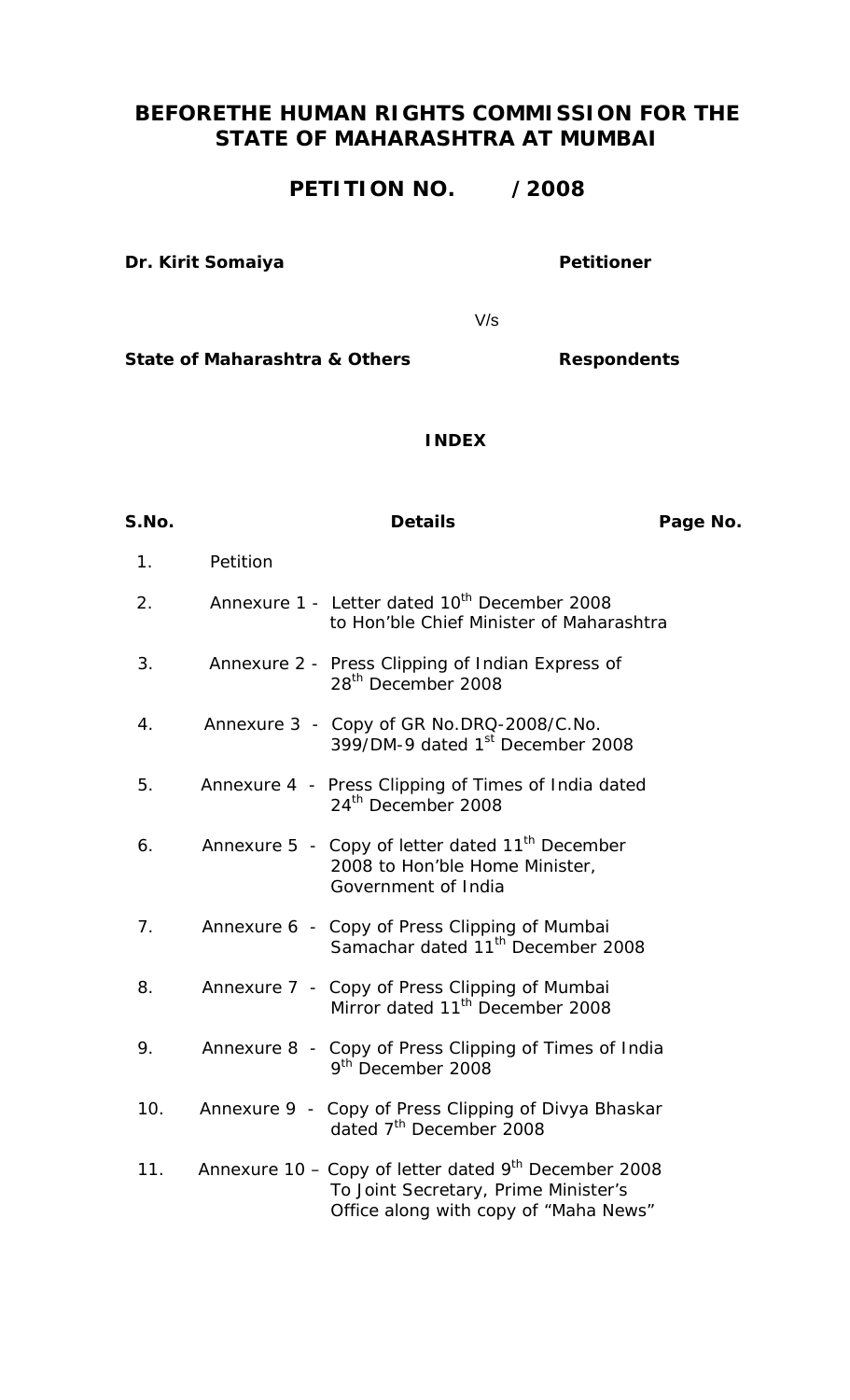|     | 12. Annexure 11 - Copy of letter dated 11 <sup>th</sup> December<br>2008 to Addl. Chief Secretary,<br>Home Secretary, Govt. of Maharashtra |
|-----|--------------------------------------------------------------------------------------------------------------------------------------------|
|     | 13. Annexure 12 - Copy of letter dated 16 <sup>th</sup> October 2008<br>Of Home Ministry, Govt. of India                                   |
|     | 14. Annexure 13 - Copy of letter dated 9 <sup>th</sup> December 2008<br>To Chairman, Railway Claims Tribunal                               |
|     | 15. Annexure 14 - Copy of letter dated 11 <sup>th</sup> December<br>2008 to Prime Minister on Nodal<br>agency                              |
| 16. | Annexure 15 - Copy of letter dated $9th$ December 2008<br>To Prime Minister - Special package for<br>NSG/Commandos                         |